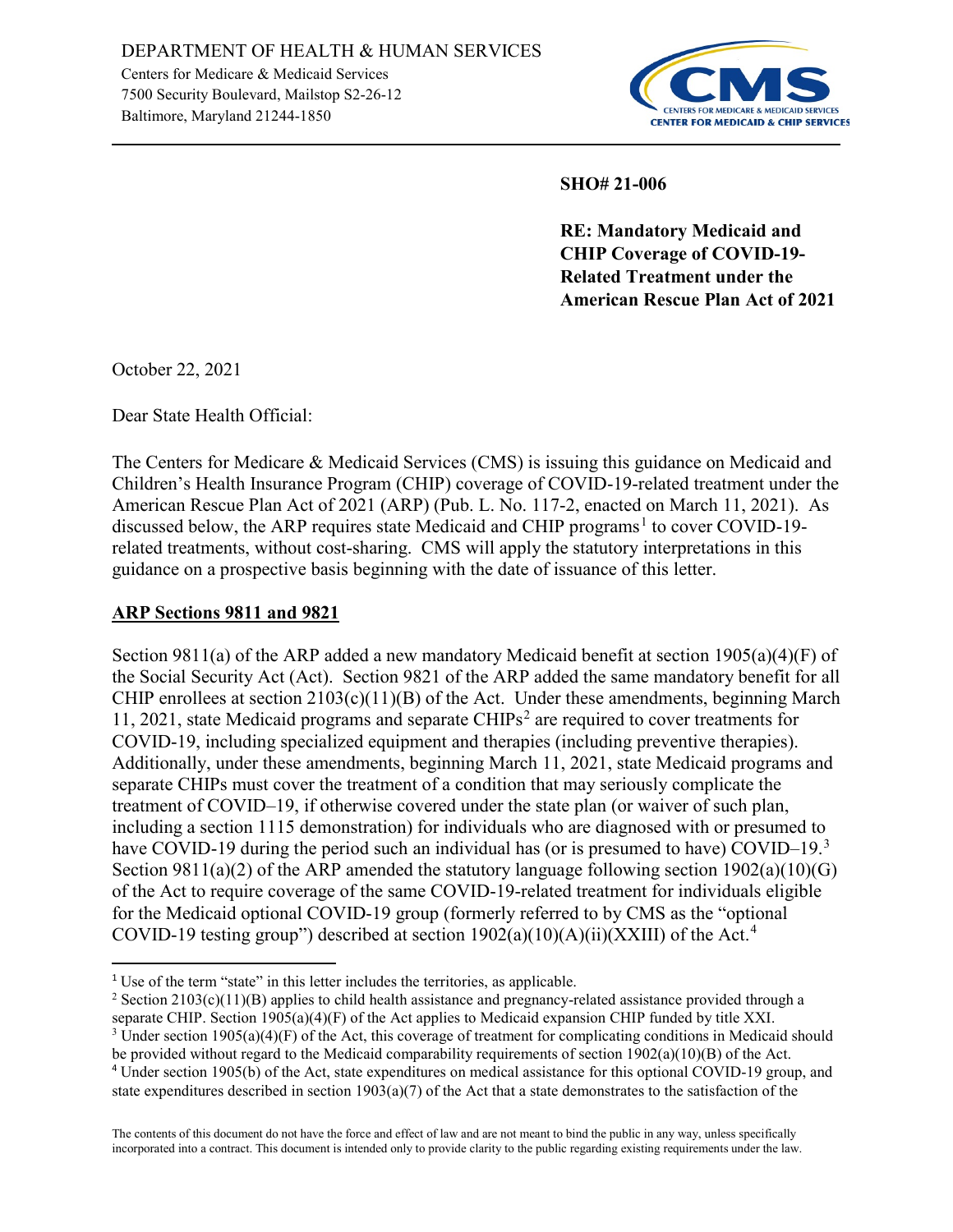l

ARP sections 9811 and 9821 also amended sections 1916, 1916A, and 2103(e)(2) of the Act to specify that states cannot impose cost sharing with respect to the COVID-19-related treatment coverage that is required under the ARP and described at sections  $1905(a)(4)(F)$  and  $2103(c)(11)(B)$  of the Act. ARP section 9811(a)(5) also amended section 1937(b) of the Act to require states to include the same COVID-19-related treatment coverage in Medicaid alternative benefit plans, without any deduction, cost sharing, or similar charge.

These coverage requirements and cost-sharing prohibitions generally end on the last day of the first calendar quarter that begins one year after the last day of the COVID-19 emergency period described in section  $1135(g)(1)(B)$  of the Act. However, under section  $1902(a)(10)(A)(ii)(XXIII)$ of the Act and the statutory language following section  $1902(a)(10)(G)$  of the Act, states can provide Medicaid coverage to the optional COVID-19 group only through the last day of the COVID-19 public health emergency (PHE). No federal financial participation is available for any state expenditures on benefits for this group, including coverage of COVID-19-related treatments, after the PHE ends.

Below, we discuss the requirements in ARP sections 9811 and 9821 to cover treatment specifically "for" COVID-19 (including preventive therapies), and then discuss the requirements to cover treatments for a condition that may seriously complicate the treatment of COVID-19. We also discuss the cost-sharing prohibition with respect to these items and services (including drugs), as well as state plan considerations for implementing these provisions of the ARP.

### Treatment "for" COVID-19, Including Specialized Equipment and Therapies, and Preventive **Therapies**

Sections 9811 and 9821 of the ARP require states to cover treatments specifically "for" COVID-19, including specialized equipment and therapies, and preventive therapies. This requirement is very broad and encompasses a wide array of possible treatments and therapies, both pharmacological and non-pharmacological, as further explained below. CMS interprets this coverage to also include coverage for treatments and therapies for post-COVID conditions, sometimes called "long COVID." Long COVID includes a range of symptoms that can last weeks or months after a person is first infected with the virus that causes COVID-19 or that can appear weeks after infection.[5](#page-1-0)

With respect to non-pharmacological items and services, CMS interprets the ARP requirements to cover treatments specifically "for" COVID-19 to establish a requirement that is similar to the Medicaid Early and Periodic Screening, Diagnostic, and Treatment (EPSDT) requirement at section  $1905(r)(5)$  of the Act. That is, CMS interprets this language to require states to cover any non-pharmacological item or service described in section 1905(a) of the Act in Medicaid, and any non-pharmacological item or service described in section 2110(a) of the Act in CHIP, that is medically necessary for treatment of COVID-19.

Secretary are attributable to administrative costs related to providing for medical assistance to this group under the state plan, are matched at 100 percent.

<span id="page-1-0"></span><sup>5</sup> CDC guidance on post-COVID conditions is available at: [https://www.cdc.gov/coronavirus/2019-ncov/long-term](https://www.cdc.gov/coronavirus/2019-ncov/long-term-effects.html)[effects.html.](https://www.cdc.gov/coronavirus/2019-ncov/long-term-effects.html) 

The contents of this document do not have the force and effect of law and are not meant to bind the public in any way, unless specifically incorporated into a contract. This document is intended only to provide clarity to the public regarding existing requirements under the law.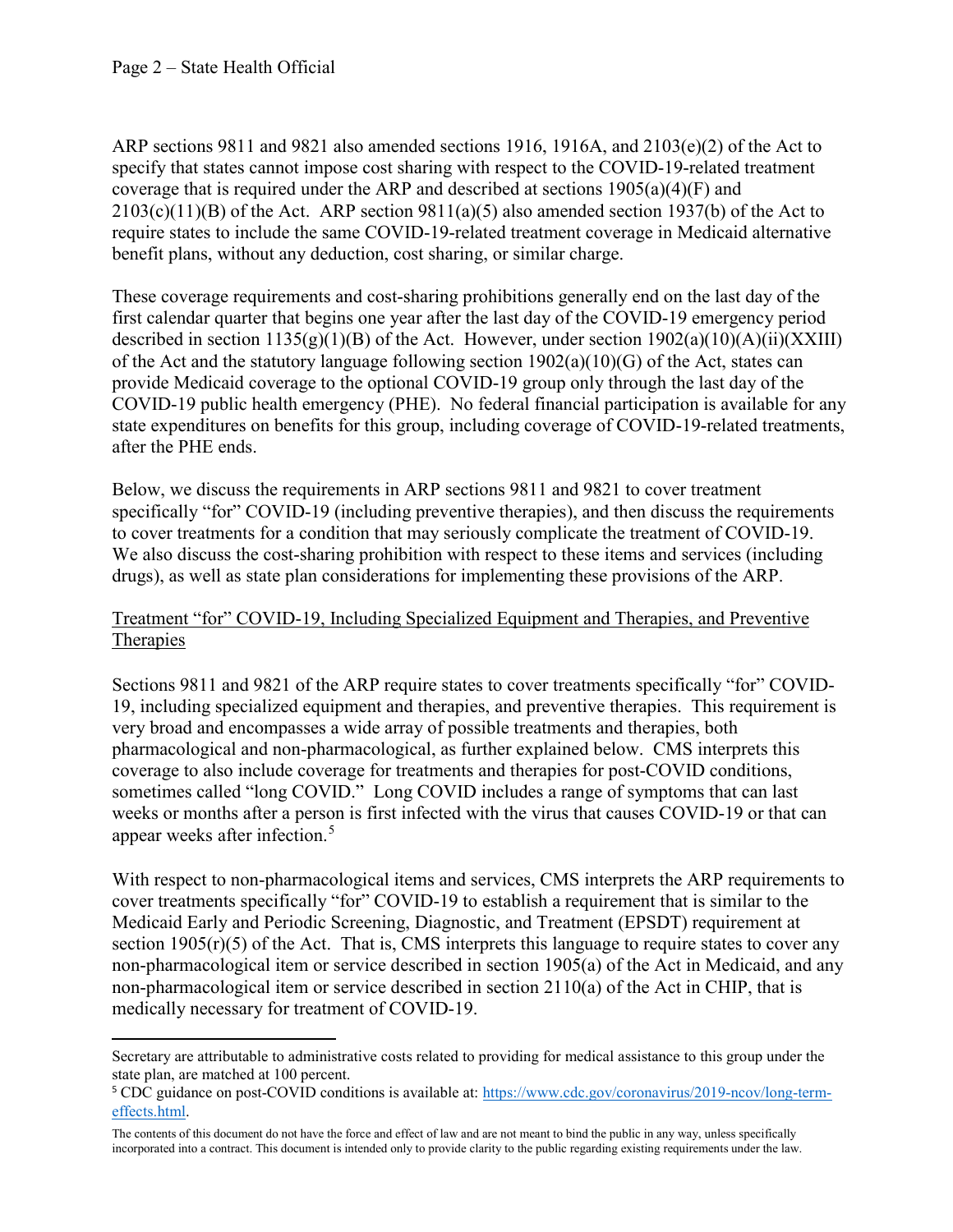States will thus need to establish medical necessity criteria, which may incorporate standards of care developed in consultation with recognized medical organizations involved in COVID-19 treatment and care, or otherwise incorporate the judgment of health care professionals, to determine whether a non-pharmacological item or service must be covered under the ARP amendments, and can opt to establish other utilization management controls, consistent with 42 CFR §§ 440.230 and 457.490. Given the breadth of the new coverage requirements established in the ARP, and the beneficiary-specific medical decisions that must be made in the treatment of COVID-19, states should ensure that the determination of whether a non-pharmacological item or service is medically necessary for treatment of COVID-19 is made on a case-by-case basis, and that it takes into account the particular treatment needs of the individual and the judgment of health care professionals. Additionally, the medical necessity criteria that states establish to determine when a non-pharmacological item or service must be covered, without cost-sharing, under the ARP amendments, and any utilization management controls that states apply to that coverage, should not establish unreasonable or arbitrary barriers to accessing the required coverage.

With respect to pharmacological treatments, CMS interprets these ARP amendments to require coverage of any drug or biological that is approved (or licensed) by the U.S. Food & Drug Administration (FDA) $<sup>6</sup>$  $<sup>6</sup>$  $<sup>6</sup>$  or authorized by the FDA under an Emergency Use Authorization (EUA)</sup> to treat or prevent COVID-19, consistent with the applicable authorizations. Section 9811(a)(4) of the ARP expressly provides for the inclusion of covered outpatient drugs used for COVID-19 treatment in the Medicaid Drug Rebate Program. More specifically, the requirements of section 1927 of the Act apply to drugs and biological products furnished as medical assistance for COVID-19-related treatment that satisfy the definition of a covered outpatient drug. Thus, a state may subject any COVID-19 treatment that is a covered outpatient drug to a utilization management approach, consistent with section 1927(d) of the Act, or drug utilization review consistent with section 1927 $(g)$ . Again, any utilization management controls states apply to drugs or biologicals covered as treatment of COVID-19 should not establish unreasonable or arbitrary barriers to accessing coverage.

States might apply limitations on the amount, duration, or scope of coverage of items or services (including drugs) when those items or services are covered to treat or prevent conditions other than COVID-19. If a state does so, it should not apply those limits when the item or service is covered under the ARP amendments because it is needed to treat or prevent COVID-19. However, (as discussed above) states may apply utilization management controls specifically when the item or service is covered as treatment for COVID-19.

CMS does not interpret the references to "preventive therapies" in sections  $1905(a)(4)(F)$ , 2103(c)(11)(B), or the related amendments that ARP sections 9811 and 9821 made to the Act, to include COVID-19 vaccines or their administration. That is because, in a separate set of amendments to the Act, sections 9811 and 9821 of the ARP require state Medicaid and CHIP

<span id="page-2-0"></span>l <sup>6</sup> "Licensed" is the statutory term under section 351 of the Public Health Service Act for what is commonly referred to as approval of a biological product. Hereinafter, this SHO Letter will reference FDA approval and licensure collectively as approvals.

The contents of this document do not have the force and effect of law and are not meant to bind the public in any way, unless specifically incorporated into a contract. This document is intended only to provide clarity to the public regarding existing requirements under the law.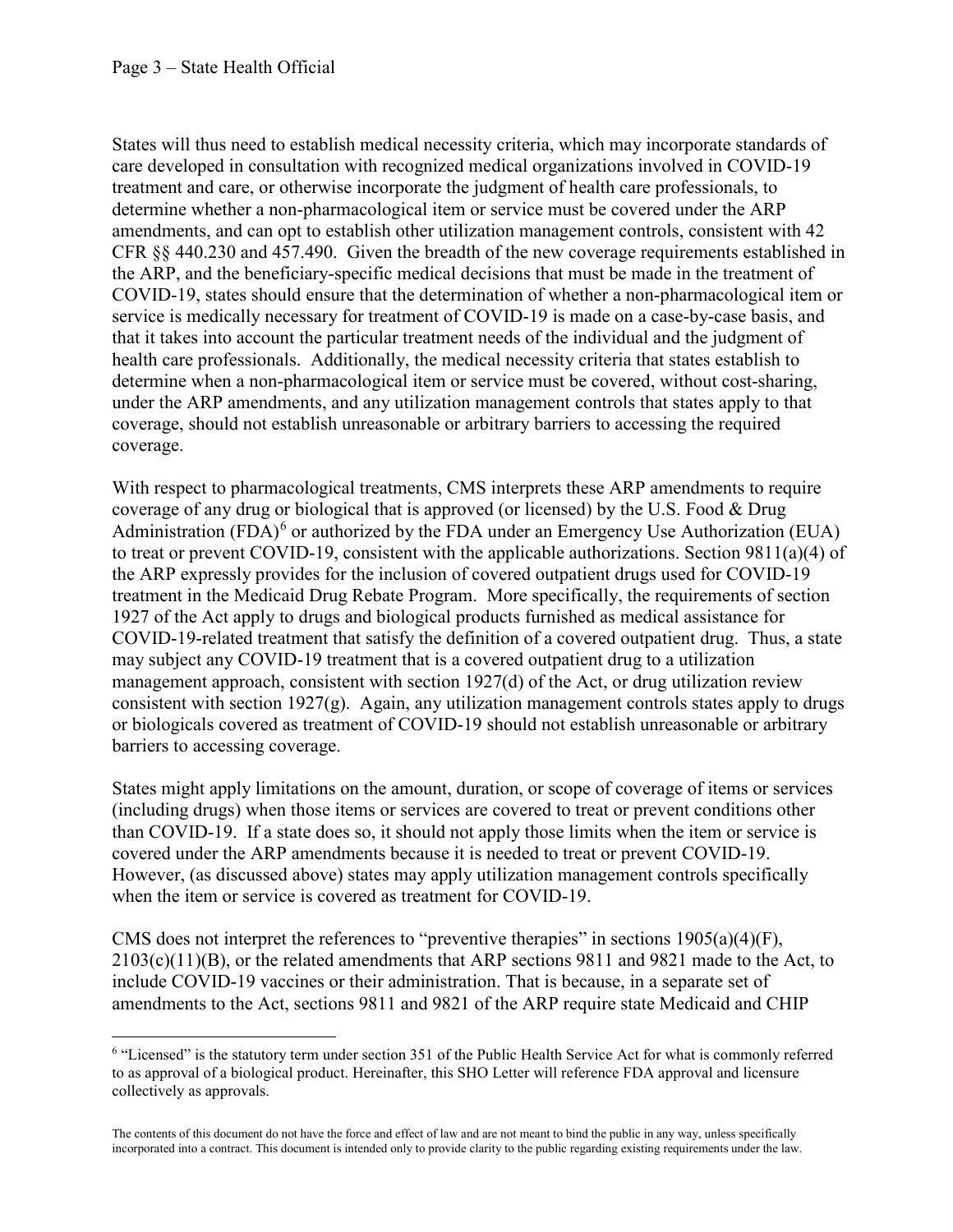l

programs to cover COVID-19 vaccines and their administration without cost sharing, for a broader range of beneficiaries than the COVID-19-related treatment coverage requirements in sections 9811 and 9821 of the ARP.<sup>[7](#page-3-0)</sup> As preventive treatments or therapies for COVID-19 (other than COVID-19 vaccines and their administration) become available, they too would be required to be covered as described above.

## *Pharmacological Treatments for COVID-19*

Several pharmacological therapies to treat COVID-19 have been FDA approved or authorized under an EUA. When the Secretary of Health and Human Services declares that an emergency justifies emergency use of a product, the FDA may authorize the use of unapproved drugs or authorize unapproved uses of approved drugs under certain conditions (such as to be used in specific health care settings), pursuant to FDA's emergency authorities as described in section 564 of the Federal Food, Drug, and Cosmetic Act (FFDCA). In addition to the therapies currently approved or authorized by the FDA, many more products are being tested in clinical trials and will be reviewed by FDA to evaluate whether they are safe and effective in combating or preventing COVID-19.

Under the ARP requirement to cover treatments (including preventive therapies) specifically "for" COVID-19, states would be expected to cover FDA-approved drugs and FDA-licensed biologicals to treat or prevent COVID-19, FDA-approved drugs and FDA-licensed biologicals that have an indication to treat or prevent COVID-19 that is authorized under an EUA, and unapproved drugs that the FDA has specifically authorized to be used to treat or prevent COVID-19 under an EUA.

Mandatory coverage under the ARP includes coverage for monoclonal antibodies (mAbs) when specifically approved by the FDA to treat or prevent COVID-19, or authorized by the FDA under an EUA to be used for the specific conditions and specific settings to treat or prevent COVID-19, including when such authorizations would permit infusion in the home setting. $8$  States will find the latest information regarding these mAbs found at the FDA website listed below.

The Public Readiness and Emergency Preparedness (PREP) Act authorizes the Secretary of Health and Human Services (Secretary) to issue a declaration (PREP Act declaration) that provides immunity from suit and liability (except for willful misconduct) for claims of loss caused by, arising out of, relating to, or resulting from administration or use of covered countermeasures to diseases, health conditions, or other threats to health determined by the Secretary to constitute a present, or credible risk of a future public health emergency. Immunity extends to entities and individuals involved in (among other activities) the administration and use of such countermeasures.

<span id="page-3-0"></span><sup>7</sup> For more information on Medicaid and CHIP coverage and reimbursement of COVID-19 vaccines and their administration under the ARP, please see CMS guidance at https://www.medicaid.gov/state-resourcecenter/downloads/covid-19-vaccine-toolkit.pdf.

<span id="page-3-1"></span><sup>&</sup>lt;sup>8</sup> As of the date of this letter, there are no monoclonal antibodies approved by the FDA to treat or prevent COVID-19, rather only certain monoclonal antibodies authorized under an FDA EUA. For more information see: https://www.fda.gov/emergency-preparedness-and-response/mcm-legal-regulatory-and-policyframework/emergency-use-authorization

The contents of this document do not have the force and effect of law and are not meant to bind the public in any way, unless specifically incorporated into a contract. This document is intended only to provide clarity to the public regarding existing requirements under the law.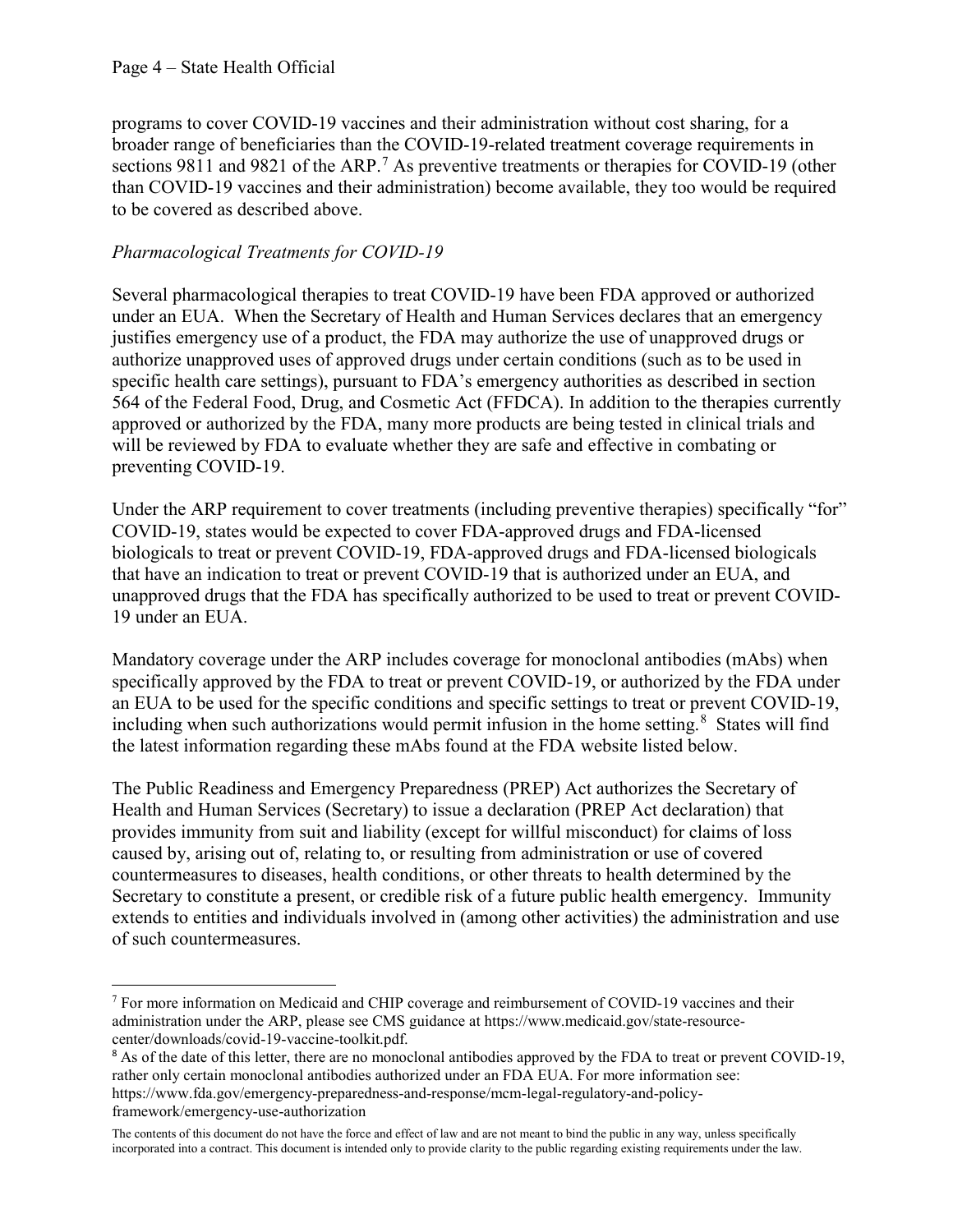On March 10, 2020, the Secretary issued a PREP Act declaration, effective February 4, 2020, to provide liability protections for activities related to medical countermeasures against COVID-19 (HHS COVID-19 PREP Act declaration). HHS published a ninth amendment to the HHS COVID-19 PREP Act declaration on September 14, 2021. Under this ninth amendment, licensed pharmacists can now order and administer COVID-19 therapeutics (such as monoclonal antibodies) subcutaneously, intramuscularly, or orally, as authorized, approved, or licensed by the FDA. Additionally, under this ninth amendment, qualified pharmacy technicians and licensed or registered pharmacy interns can also administer COVID-19 therapeutics as authorized, approved, or licensed by the FDA.<sup>[9](#page-4-0)</sup> A number of criteria (stated in the declaration) must be met in order for these professionals to be considered to be "qualified persons" authorized under the HHS COVID-19 PREP Act declaration to order and/or administer COVID-19 therapeutics. As discussed in the ninth amendment, any state law that would otherwise prohibit these healthcare professionals who are a "qualified person" from prescribing, dispensing, or administering COVID-19 therapeutics is preempted.<sup>[10](#page-4-1)</sup> CMS expects to provide more information to states soon about the implications of the ninth amendment to the HHS COVID-19 PREP Act declaration for Medicaid and CHIP coverage of COVID-19 therapeutics that are administered subcutaneously, intramuscularly, or orally. We anticipate that the Medicaid and CHIP coverage implications of this amendment will be similar to the implications for Medicaid and CHIP coverage of the HHS COVID-19 PREP Act declaration and authorizations related to ordering and administering COVID-19 vaccines.<sup>11</sup>

As explained above, section 9811(a)(4) of the ARP provides for the inclusion in the Medicaid Drug Rebate Program of covered outpatient drugs used for COVID-19 treatment. More specifically, section 9811(a)(4) of the ARP provides for the requirements of section 1927 of the Act to apply to any drug or biological to which section  $1905(a)(4)(F)$  of the Act applies, or to which the language adding COVID-19-related treatment to the coverage for the optional COVID-19 group applies, that is a covered outpatient drug and furnished as medical assistance in accordance with sections  $1902(a)(10)(A)$  and  $1905(a)(4)(F)$  of the Act or the language adding COVID-19-related treatment to the coverage for the optional COVID-19 group. In determining whether such a drug or biological product satisfies the definition of a covered outpatient drug at section 1927(k)(2) of the Act, ARP section 9811(a)(4)(A)(ii) provides that such drugs are deemed to be prescribed drugs for the purposes of section  $1905(a)(12)$  and meeting the introductory language for the definition of a covered outpatient drug at section  $1927(k)(2)(A)$ . Thus, if a drug or biological furnished as medical assistance in accordance with sections  $1902(a)(10)(A)$  and 1905(a)(4)(F) or the language adding COVID-19-related treatment to the coverage for the optional COVID-19 group meets the definition of a covered outpatient drug, it is included in the Medicaid Drug Rebate Program, section 1927 of the Act applies, and such drugs and biologicals would be subject to applicable rebates.

[public-readiness-and-emergency-preparedness-act-for-medical.](https://www.federalregister.gov/documents/2021/09/14/2021-19790/ninth-amendment-to-declaration-under-the-public-readiness-and-emergency-preparedness-act-for-medical) 10 *See id.* at 51162-63.

<span id="page-4-1"></span>

The contents of this document do not have the force and effect of law and are not meant to bind the public in any way, unless specifically incorporated into a contract. This document is intended only to provide clarity to the public regarding existing requirements under the law.

<span id="page-4-0"></span>l <sup>9</sup> Ninth Amendment to Declaration Under the Public Readiness and Emergency Preparedness Act for Medical Countermeasures Against COVID-19, 86 Fed. Reg. 51160 (Sept. 14, 2021), at [https://www.federalregister.gov/documents/2021/09/14/2021-19790/ninth-amendment-to-declaration-under-the-](https://www.federalregister.gov/documents/2021/09/14/2021-19790/ninth-amendment-to-declaration-under-the-public-readiness-and-emergency-preparedness-act-for-medical)

<span id="page-4-2"></span> $11$  See discussion in section V of the CMS guidance available at [https://www.medicaid.gov/state-resource](https://www.medicaid.gov/state-resource-center/downloads/covid-19-vaccine-toolkit.pdf)[center/downloads/covid-19-vaccine-toolkit.pdf](https://www.medicaid.gov/state-resource-center/downloads/covid-19-vaccine-toolkit.pdf) for more information on the Medicaid and CHIP coverage implications of the HHS COVID-19 PREP Act declaration and authorizations related to ordering and administering COVID-19 vaccines.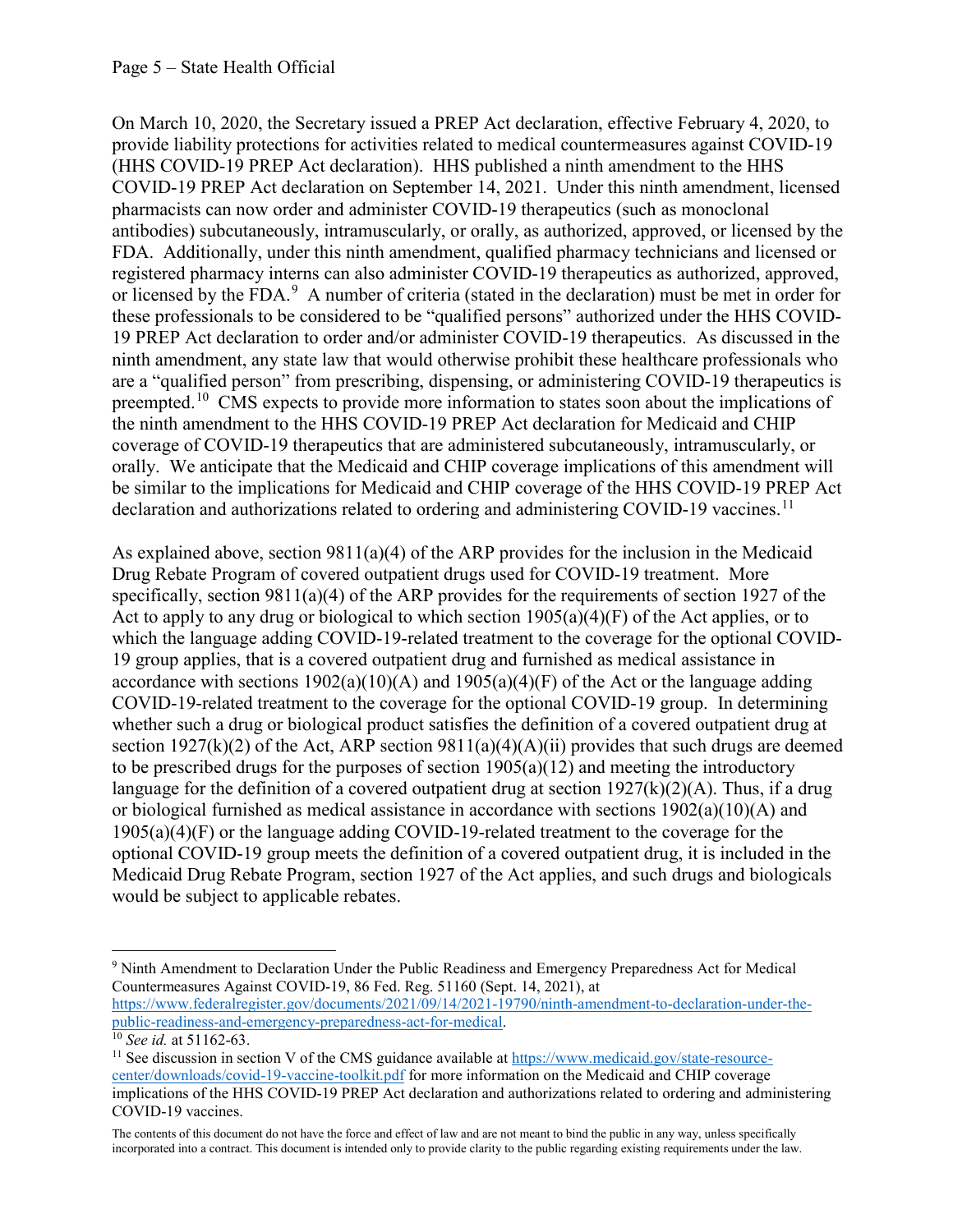The requirements of section 1927 would not apply to drugs and biologicals used to prevent or treat COVID-19 that do not meet the definition of a covered outpatient drug, although such drugs and biologicals would be subject to the ARP's coverage requirements (and states could receive federal financial participation in their expenditures to cover them). In such cases where the requirements of section 1927 would not apply, any such drugs and biologicals used to prevent or treat COVID-19 would not be subject to applicable rebates. For example, a drug that is only authorized to be used under an EUA described in section 564 of the FFDCA to treat or prevent COVID-19 would not meet the definition of covered outpatient drug under section 1927, and as a result, section 1927 requirements would not apply, and the drug would not be eligible for a manufacturer rebate.

## *Non-Pharmacological Treatments for COVID-19*

As explained above, to comply with the coverage requirements in sections 9811 and 9821 of the ARP, states must cover any non-pharmacological item or service described in section 1905(a) and 2110(a) of the Act that is medically necessary for treatment of COVID-19, including specialized equipment and therapies (including preventive therapies). States may already cover a wide array of non-pharmacological treatments for COVID-19 through mandatory and optional Medicaid and CHIP benefits such as inpatient hospital services, outpatient hospital services, federally-qualified health center services, physician services, home health care services, services of other licensed practitioners, and freestanding clinic services. If a state does not already cover nonpharmacological items and services to treat COVID-19, the state must now provide coverage for those items and services to comply with the ARP requirements and must cover these items and services without cost sharing, and may need to amend its state plan to add this coverage.

As discussed above, states will have to implement medical necessity criteria and can opt to implement other utilization management controls consistent with 42 CFR §§ 440.230 and 457.490 as long as they do not establish unreasonable or arbitrary barriers to accessing the required coverage. Additionally, as indicated above, any limit typically placed on the amount, duration, or scope of coverage of an item or service when it is covered for purposes other than treatment for COVID-19 should not be applied if the item or service is covered under the ARP amendments because it is needed to treat COVID-19. However, (as discussed above) states can apply utilization management controls specifically when the item or service is covered as treatment for COVID-19.

### Treatments for a Condition that May Seriously Complicate COVID-19 Treatment

The coverage required under ARP sections 9811 and 9821 includes not only treatments and preventions specifically "for" COVID-19 (discussed above), but also, during the period when a beneficiary is diagnosed with or is presumed to have COVID-19, treatment of a condition that may seriously complicate COVID-19 treatment for such a beneficiary. Medicaid and CHIP beneficiaries with certain underlying comorbidities are at a higher risk of progressing to severe COVID-19, or have conditions that could seriously complicate the treatment of COVID-19. Examples of these conditions include, but are not limited to, cardiovascular diseases, chronic lung diseases, diabetes, cancer, obesity, Down Syndrome, and being a recipient of a transplant or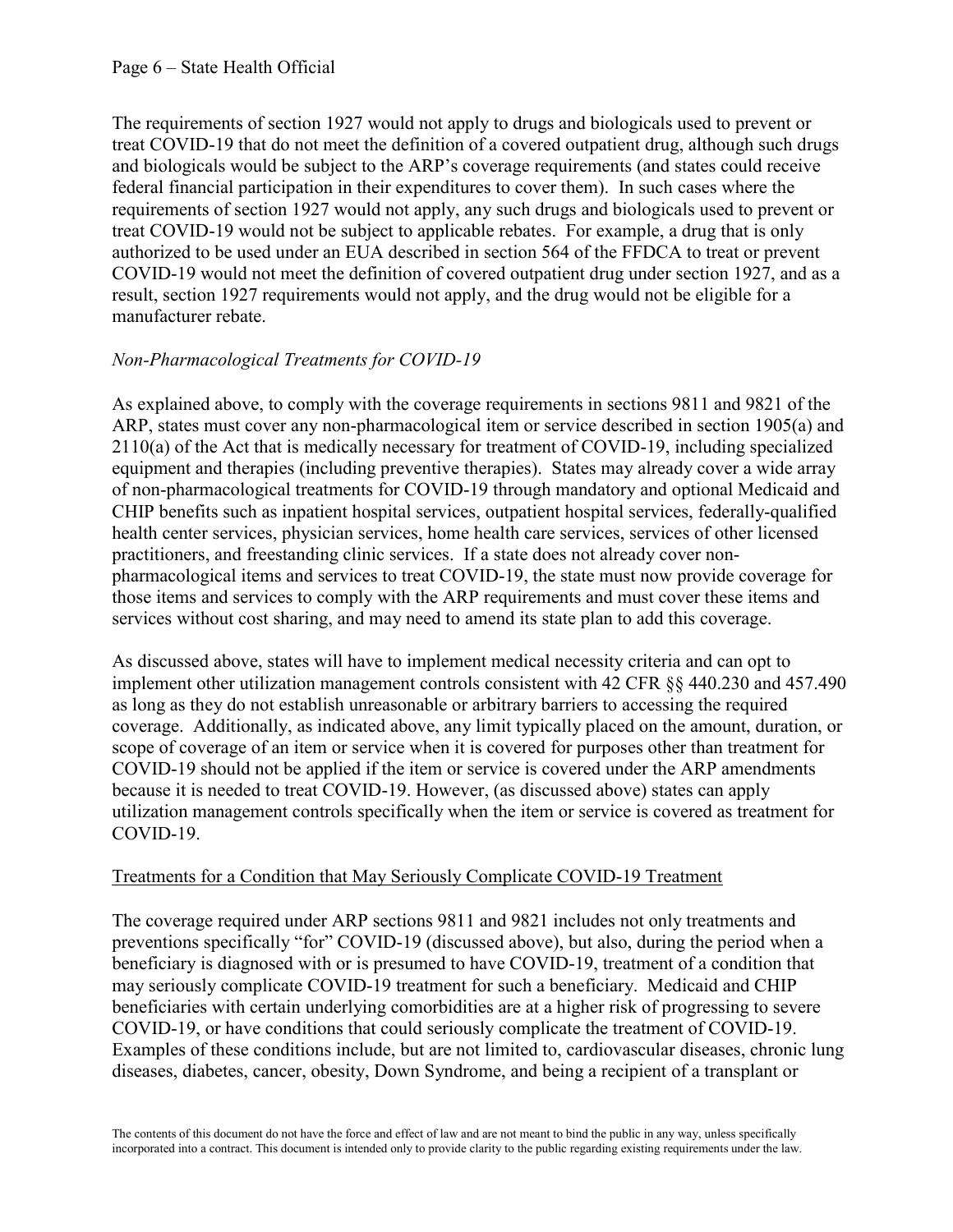l

immunosuppressive therapy.<sup>[12](#page-6-0)</sup> Whether a beneficiary has a condition that could seriously complicate the treatment of COVID-19 should be determined based on a beneficiary-specific assessment.

This coverage of treatment of a condition that may seriously complicate the treatment of COVID-19 is extremely broad, and encompasses a wide array of possible treatments and therapies, including hundreds of drugs, but this component of the mandatory benefit includes only services that are otherwise covered under the state plan(s) or a waiver of the plan(s) (including a section 1115 demonstration) (which CMS will interpret to mean the services covered by the state as of the date of the enactment of the ARP, March 11, 2021).

Therefore, states are not required to provide new coverage under their Medicaid or CHIP programs in order to comply with this part of the ARP coverage requirements. However, states will need to determine when an item or service should be covered without cost-sharing for a beneficiary, and without limits on amount, duration, or scope that would otherwise apply when the item or service is covered for other purposes. States may apply utilization management controls specifically when the item or service is covered as COVID-19-related treatment, including as treatment for a condition that may seriously complicate the treatment of COVID-19, provided that in doing so, states do not establish unreasonable or unnecessary barriers to accessing coverage.

Even though this component of the new ARP coverage does not require states to add new coverage to their Medicaid or CHIP programs, states may always choose to add new coverage to their programs, including in order to cover treatments of conditions that may complicate the treatment of COVID-19.

Additionally, as noted above, section 1927 of the Act and the Medicaid Drug Rebate Program requirements apply to any such drugs or biologicals furnished as medical assistance in accordance with sections  $1902(a)(10)(A)$  and  $1905(a)(4)(F)$  of the Act or the language adding COVID-19related treatment to the coverage for the optional COVID-19 group, which satisfy the definition of a covered outpatient drug.

### Exemption of COVID-19-Related Treatment Services from Cost Sharing

How states opt to effectuate the cost sharing exemptions in ARP sections 9811 and 9821 will depend on the Medicaid and CHIP cost sharing in effect in the state before those exemptions took effect. If, before March 11, 2021, a state imposed cost sharing for any of the items or services (including drugs) that states are required to cover under the ARP amendments, it must stop doing so effective March 11, 2021. If a state continued imposing such cost sharing after March 11, 2021, the state must take all reasonable steps available to the state to ensure that providers reimburse beneficiaries for the amount of the unauthorized cost sharing imposed after that date and that reimbursement to providers is not reduced by the amount of the unauthorized cost sharing imposed after that date.

<span id="page-6-0"></span><sup>12</sup> See <https://www.cdc.gov/coronavirus/2019-ncov/need-extra-precautions/people-with-medical-conditions.html>

The contents of this document do not have the force and effect of law and are not meant to bind the public in any way, unless specifically incorporated into a contract. This document is intended only to provide clarity to the public regarding existing requirements under the law.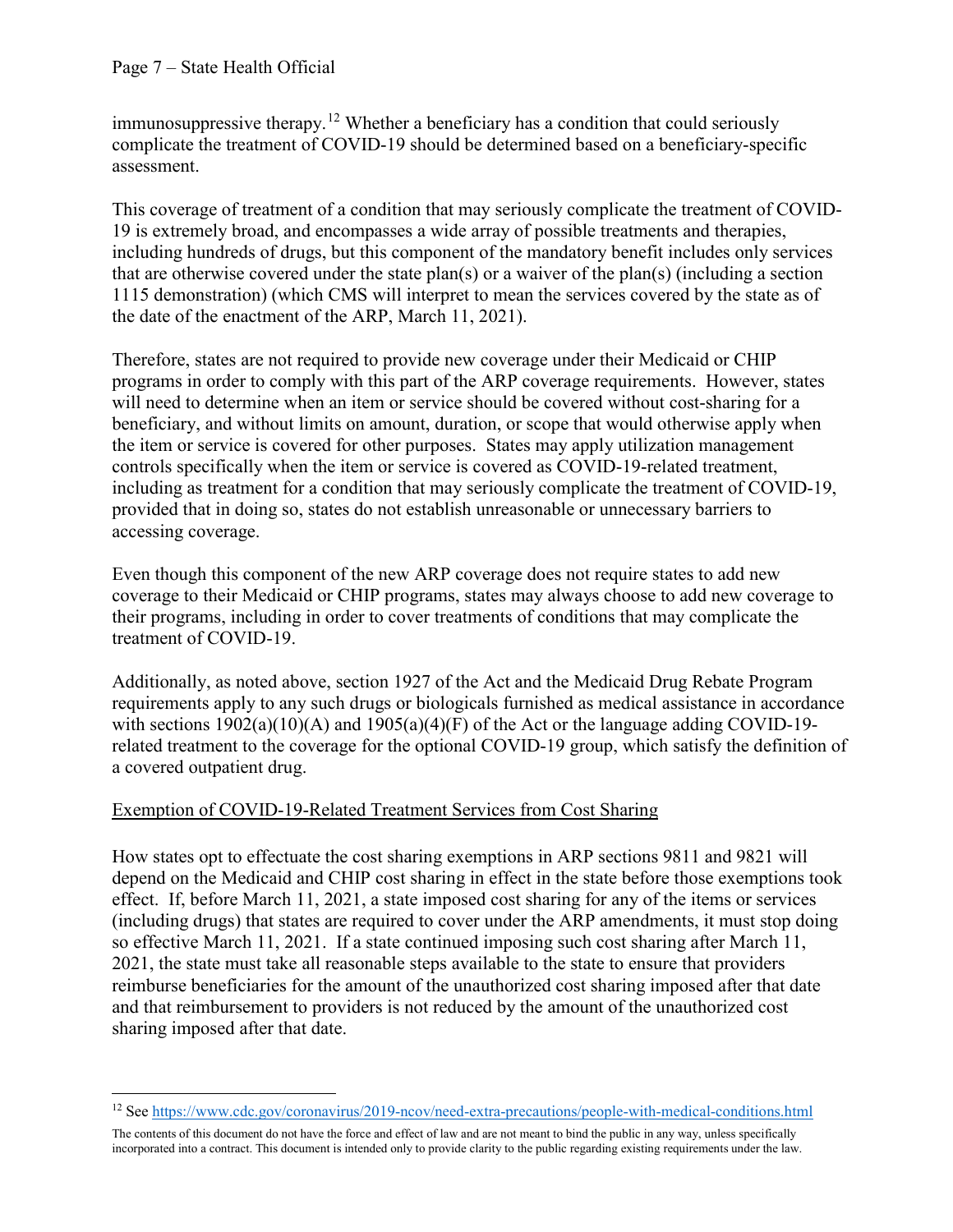Because the statutory language describing the mandatory coverage is the same as the statutory language describing the cost-sharing exemptions, states must generally align their implementation of the cost-sharing exemptions with their implementation of the corresponding coverage requirements. As discussed above, states should ensure that the determination of whether a nonpharmacological item or service is considered to be treatment or prevention specifically "for" COVID-19 is made on a case-by-case basis and that it takes into account the particular treatment needs of the individual and the judgment of health care professionals. Additionally, states must cover, under these ARP amendments, any drug or biological that has an FDA-approved or FDAauthorized use for treatment or prevention of COVID-19, consistent with the applicable authorizations. And, whether an item or service (including drugs) is a treatment for a condition that may seriously complicate COVID-19 treatment during the period when a beneficiary is diagnosed with or is presumed to have COVID-19 should be determined on a case-by-case basis.

Providers may not impose any otherwise applicable cost sharing for any items or services (including drugs) that states must cover without cost-sharing under these ARP provisions. Additionally, states must reimburse providers using the full payment rate for the items or services provided (i.e., not reduce the provider's payment by the amount of any cost sharing). That said, any state can opt to suspend cost-sharing for all Medicaid and CHIP services, and if a state does so, it would necessarily also comply with the ARP cost-sharing exemptions.

### **Submission of State Plan Amendments to Implement ARP Requirements**

As noted above, many of the COVID-19-related treatments that states are required to cover without cost sharing under ARP sections 9811 and 9821 will already be included under other benefits in the state plan or a waiver of the plan (including a section 1115 demonstration). Indeed, this will always be the case with respect to the required coverage for treatment of a condition that may seriously complicate the treatment of COVID-19. However, states might cover some such benefits under amount, duration, and scope parameters, or with cost-sharing obligations, that are not permissible with respect to the COVID-19-related treatment coverage requirements in the ARP.

Accordingly, to ensure that all states' state plans reflect the statutory requirements, states must submit a Medicaid state plan amendment (SPA) attesting to coverage and reimbursement of COVID-19-related treatments without cost-sharing, in accordance with sections  $1905(a)(4)(F)$ , 1937(b)(8)(B), 1916(a)(2)(I), 1916(b)(2)(I), and 1916A(b)(3)(B)(xiii) of the Act, and without amount, duration, or scope limitations that would otherwise apply when items and services are covered for purposes other than COVID-19-related treatment. If states are covering the optional COVID-19 group described at section 1902(a)(10)(A)(ii)(XXIII) of the Act, they may also need to amend the state plan to reflect the ARP's amendments to the coverage that states provide to members of that group. States may also need to amend the Medicaid state plan to include payment methodologies for items and services covered under the amendments made by ARP section 9811.

States must also submit a CHIP SPA pursuant to CMS requirements at 42 CFR  $\S$  457.60(a). States will need to indicate that they are providing coverage of COVID-19-related treatments without cost sharing or amount, duration, or scope limitations that would otherwise apply when